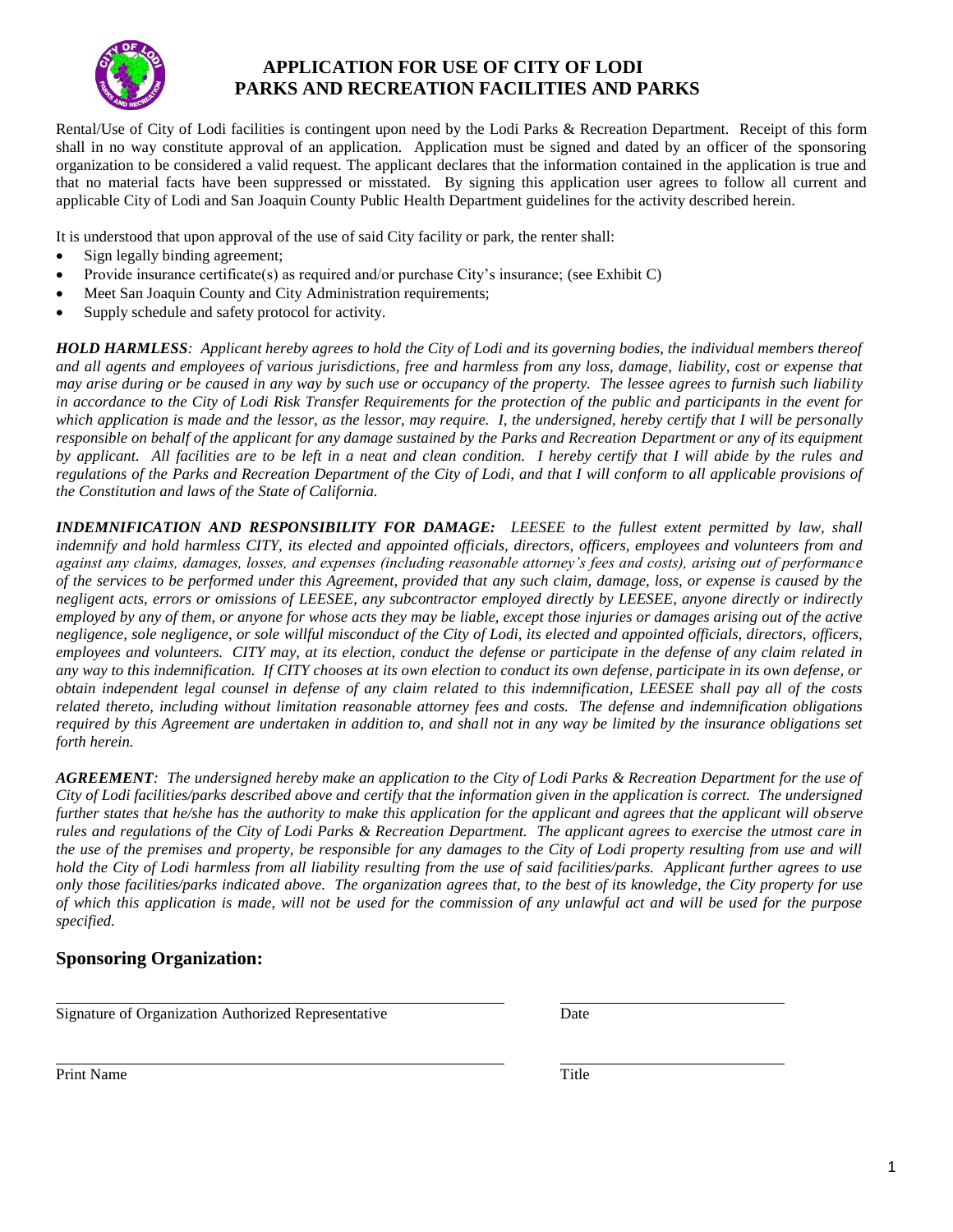## SECTION I – TO BE COMPLETED BY APPLICANT

## **Applicant Information**

| Named Insured (Event Holder) is a:                |                                                                |                                      |
|---------------------------------------------------|----------------------------------------------------------------|--------------------------------------|
| Individual<br>Corporation<br>Public Agency        | Not-For-Profit $501(c)3$<br>Religious Organization             | Informal Group or Committee<br>Other |
|                                                   | Labor Union                                                    | Describe:                            |
| Named Insured (as it is to appear on the policy): |                                                                |                                      |
|                                                   | (Event holder name as shown on the permit or rental agreement) |                                      |
| Are you a:                                        |                                                                |                                      |
| Vendor?                                           | Yes<br>No                                                      |                                      |
| Instructor?                                       | No<br>Yes                                                      |                                      |
| Event Holder?                                     | Yes<br>No                                                      |                                      |
| Address:                                          |                                                                |                                      |
| City:                                             | State:                                                         | Zip:                                 |
| Contact Person:                                   |                                                                |                                      |
| E-mail:                                           | Organization Website:                                          |                                      |

#### **Event Information:**

| Name of Facility:        |  |
|--------------------------|--|
|                          |  |
| <b>Facility Address:</b> |  |
| City:<br>Zip:<br>State:  |  |

Age Range of Participants:

Home Phone: Business Phone: Fax #: Cell Phone:

Describe the Event and list all activities. Attach a separate page if necessary. If the Event is more than one day, include the date(s) each activity occurs. List each date the Event will be held, expected attendance and event duration each day. Include event set up and take down days. *Attach a separate page if necessary.*

| Date | Activity |             |     |                                            |
|------|----------|-------------|-----|--------------------------------------------|
|      |          | Event Hours |     | $\frac{\text{\# of}}{\text{Participants}}$ |
|      |          | Start       | End |                                            |
|      |          |             |     |                                            |
|      |          |             |     |                                            |
|      |          |             |     |                                            |
|      |          |             |     |                                            |
|      |          |             |     |                                            |
|      |          |             |     |                                            |
|      |          |             |     |                                            |
|      |          |             |     |                                            |
|      |          |             |     |                                            |
|      |          |             |     |                                            |
|      |          |             |     |                                            |
|      |          |             |     |                                            |
|      |          |             |     |                                            |
|      |          |             |     |                                            |
|      |          |             |     |                                            |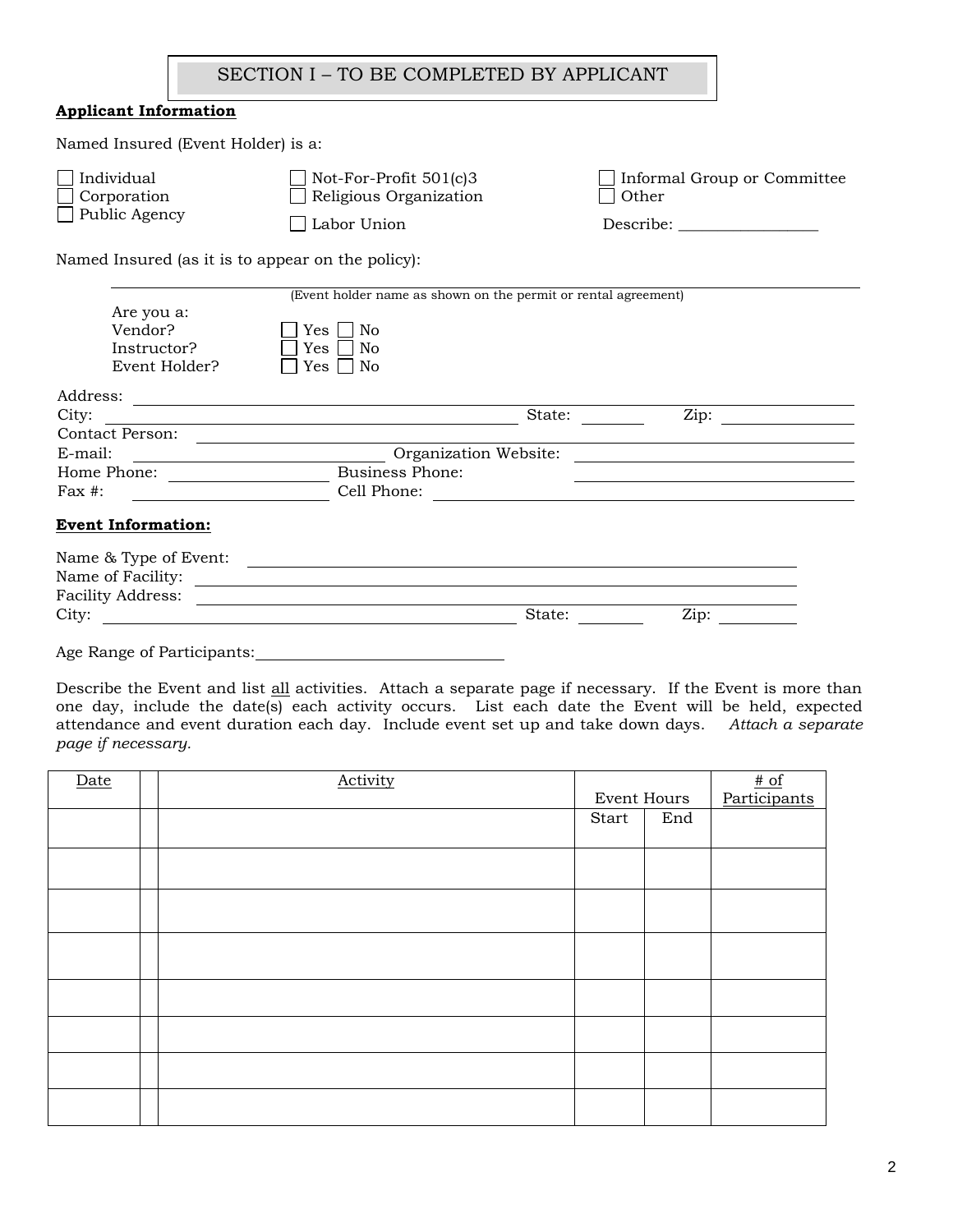## **Covid Protocol Information:**

Businesses and individuals operating or conducting activities, as well as all individuals participating in the activities identified above shall adhere to all applicable sanitizing protocols, including but not limited to the use of face coverings, hand sanitizing, no shared food or drink and social distancing protocols. Please see Order of the San Joaquin County Public Health Department at <http://www.sjcphs.org/>

The following guidelines have been highlighted to identify applicable requirements. Coaches and league managers monitor compliance of preventative restrictions. Participants are asked to leave if not complying with these restrictions.

Required preventative measures include, without limitation:

- **Physical distancing of six (6) feet between each player and between players and coaches is required at all times.** Youth sports activities are limited to activities that enable all players and coaches to maintain a physical distance of at least six feet between each other at all times, and an eight feet distance during times of heavy physical exertion. These activities include but are not limited to training, conditioning, and skills-building activities. Contact sports cannot practice in the same manner as they used to practice prior to COVID-19. Group gatherings are prohibited, and benches and tables are removed or cordoned off because they can't be used.
- All players, coaches, family members and visitors are required to wear an appropriate face covering that covers the nose and the mouth at all times, except while swimming, showering, eating/drinking, or engaging in solo physical exertion (such as jogging by one's self). This applies to all adults and to children 2 years of age and older. Masks with one-way valves may not be used. Only individuals who have been instructed not to wear a face covering by their medical provider due to a medical condition, mental health condition, or disability that prevents wearing a face covering are exempt from wearing one. Players should take a break from exercise if any difficulty breathing is noted and should change their mask or face covering if it becomes wet and sticks to the player's face and obstructs breathing. Masks that restrict airflow under heavy exertion (such as N-95 masks) are not advised for exercise.
- Youth sports programs should ensure that players remain in a stable cohort in order to limit the risk of transmission (see CDC Guidance on Schools and Cohorting).
- To the maximum extent practicable, players are encouraged to bring their own equipment (for example, bats, golf clubs, rackets) to practice and not share equipment. If equipment must be shared, it is disinfected between use by different people to reduce the risk of COVID-19 spread.
- Players, coaches, and employees are discouraged from making unnecessary physical contact with one another (for example, high-fives, handshakes, fist bumps) to limit the potential for disease to spread.
- Players and coaches should use hand sanitizer when handwashing is not practicable. Sanitizer must be rubbed into hands until completely dry. Note: frequent handwashing is more effective than the use of hand sanitizers, especially when hands are visibly dirty.
- Children under age 9 should use hand sanitizer under adult supervision. Call Poison Control if consumed: 1-800-222-1222. Ethyl alcohol-based hand sanitizers are preferred and should be used when there is the potential of unsupervised use by children. Isopropyl hand sanitizers are more toxic and can be absorbed through the skin.
- Encourage players to bring their own pre-filled reusable or purchased water bottles. Water fountains are available to fill water bottles only. Players should not drink from the same beverage container or share beverages.
- When choosing cleaning products, use those approved for use against COVID-19 on the Environmental Protection Agency (EPA)-approved list "N" and follow product instructions. These products contain ingredients which are safer for individuals with asthma.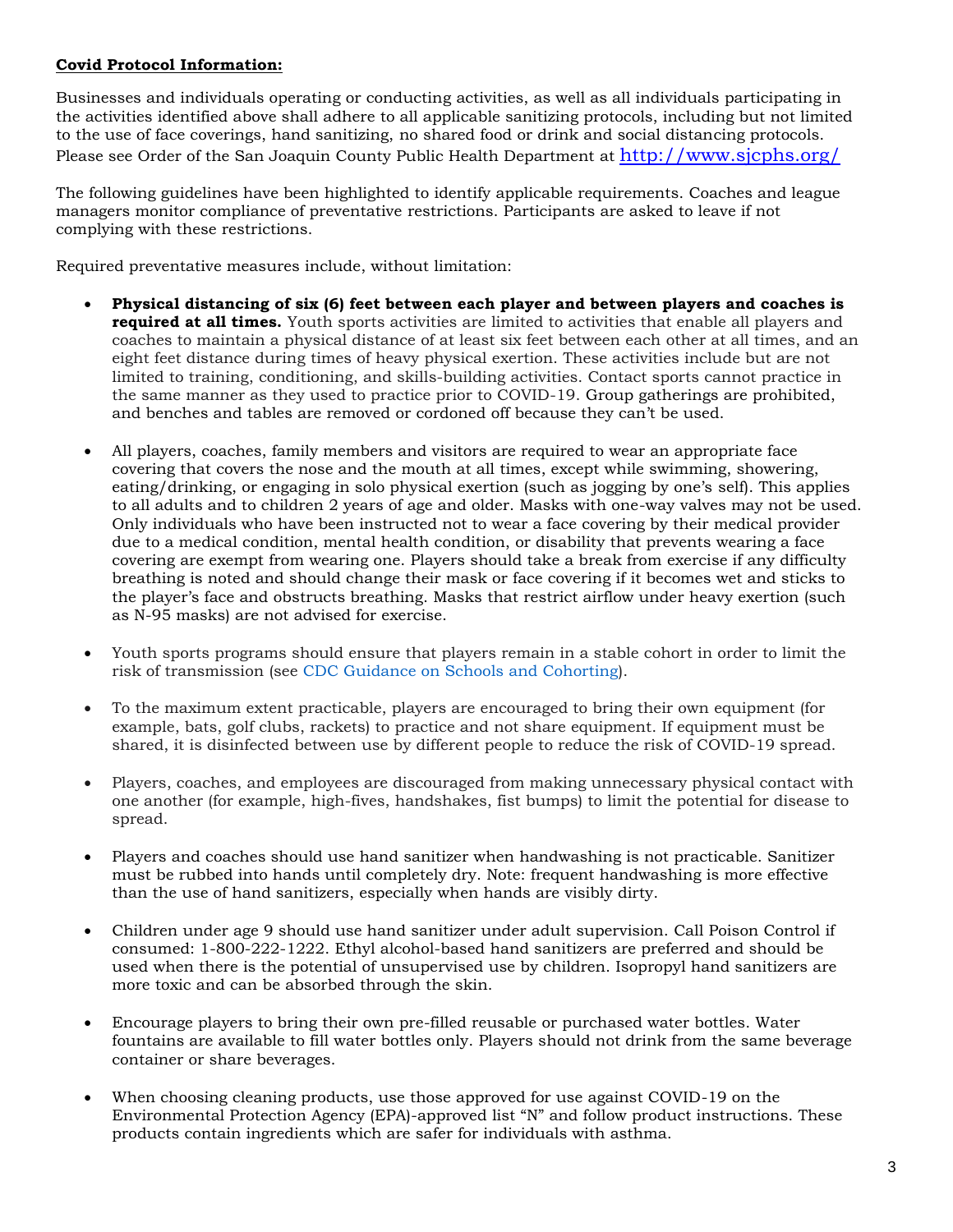- Use disinfectants labeled to be effective against emerging viral pathogens, following label directions for appropriate dilution rates and contact times. Provide employees training on the hazards of the chemicals, manufacturer's directions, and Cal/OSHA requirements for safe use.
- Custodial staff with the responsibility of cleaning and disinfecting the site must be equipped with proper protective equipment, including gloves, eye protection, respiratory protection, and other appropriate protective equipment as required by the product instructions. All products must be kept out of children's reach and stored in a space with restricted access.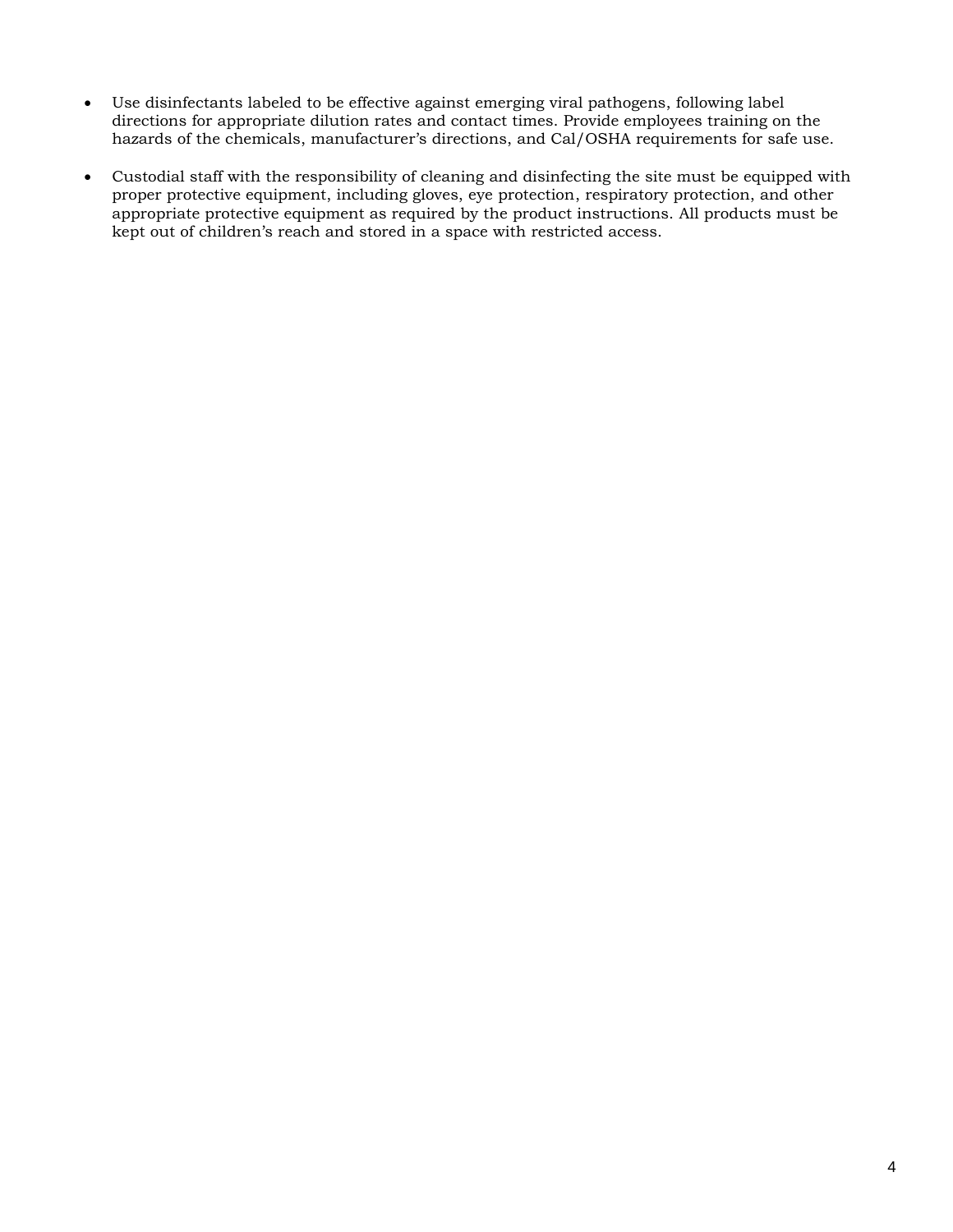

**NOTE: The City of Lodi is now using the online insurance program PINS Advantage. Once you have been awarded a contract you will receive an email from the City's online insurance program requesting you to forward the email to your insurance provider(s).**

**Insurance Requirements for Contractor:** The Contractor shall take out and maintain during the life of this Agreement, insurance coverage as listed below. These insurance policies shall protect Contractor and any subcontractor performing work covered by this Agreement from claims for damages for personal injury, including accidental death, as well as from claims for property damages, which may arise from Contractor's operations under this Agreement, whether such operations be by Contractor, or by any subcontractor, or by anyone directly or indirectly employed by either of them. In the event Contractor's insurance cannot fully cover any hired subconsultants, the terms of insurance herein shall be requirements for the subconsultant. The amount of such insurance shall be as follows:

| <b>Type of Agreement</b>              | <b>General Liability</b><br>Occur/Aggregate<br>(millions) | <b>Auto Liability</b><br>(millions) | Workers'<br>Comp |
|---------------------------------------|-----------------------------------------------------------|-------------------------------------|------------------|
| <b>Recreation Services</b>            | 1/2                                                       |                                     | (Statutory)      |
| <b>Recreation Services (Aquatics)</b> | 5/10                                                      |                                     | (Statutory)      |
| <b>Recreation Services (Sports)</b>   | 3/6                                                       |                                     | (Statutory)      |
| Special Events (major)                | 3/6                                                       | 2                                   | (Statutory)      |
| <b>Special Events (minor)</b>         | 1/2                                                       |                                     | (Statutory)      |

# 1. COMPREHENSIVE AUTOMOBILE LIABILITY

\$1,000,000 Combined Single Limit

Such insurance shall cover liability arising out of any vehicle (including, owned, hired and non-hired vehicles) operated in performing any and all services pursuant to this Agreement. Coverage shall be written on ISO form CA 00 01 12 90, or a later version, that provides liability coverage at least as broad as this form.

When project specific insurance is required, all limits are to be designated strictly for the City of Lodi, its elected and appointed boards, commissions, officers, agents, employees, and volunteers. All deductibles or self-insured retentions (SIR) must be disclosed to City's Risk Manager for approval and shall not reduce the limits of liability set forth hereinabove. Insurance policies containing any deductible or SIR provision shall provide, or be endorsed to provide, that the deductible or SIR may be satisfied by either the Named Insured(s) or the City of Lodi.

It is required that any available insurance proceeds broader than or in excess of the specified minimum insurance coverage requirements and/or limits set forth above, shall be available to City as an additional insured. Furthermore, the requirements for coverage and limits shall be (i) the minimum coverage and limits specified in these insurance requirements; or (ii) the broader coverage and maximum limits of coverage of any insurance policy or proceeds available to the Contractor; whichever is greater.

Contractor agrees and stipulates that any insurance coverage provided to the City of Lodi shall provide for a claims period following termination of coverage which is at least consistent with the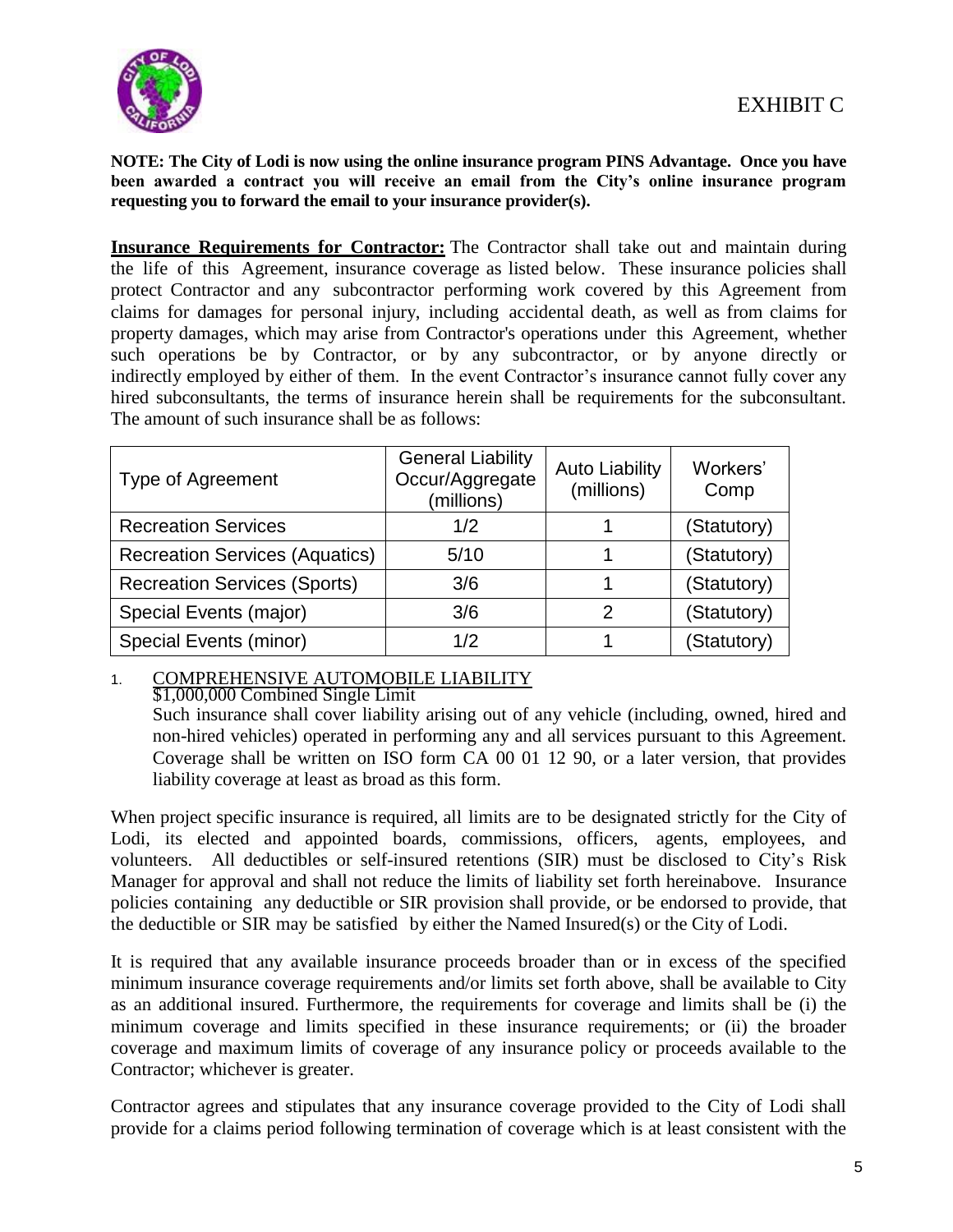claims period or statutes of limitations found in the California Tort Claims Act (California Government Code Section 810 et seq.).

A copy of the certificate(s) of insurance with the following endorsements shall be furnished to the City:

## **Insurance Requirements for Contractor** (continued)

(a) Additional Named Insured Endorsement

Pursuant to a separate endorsement (ISO form CG 2010 (11/85) or a later version, that provides commercial general liability coverage at least as broad as this form) such insurance as is afforded by this policy shall also apply to the City of Lodi, its elected and appointed boards, commissions, officers, agents, employees, and volunteers as additional named insureds. An additional named insured endorsement is also required for Auto Liability.

- (b) Primary and Non-Contributory Insurance Endorsement Additional insurance coverage under the Contractor's commercial general liability and automobile liability policy shall be "primary and non-contributory" and will not seek contribution from City's insurance or self-insurance and shall be at least as broad as ISO form CG 20 01 04 13.
- **NOTE**: (1) The street address of the **CITY OF LODI** must be shown along with (a) and (b) above: 221 West Pine Street, Lodi, California, 95240; (2) The insurance certificate must state, on its face or as an endorsement, a description of the project that it is insuring.
- (c) Waiver of Subrogation

Include a waiver of subrogation against the City of Lodi, its elected and appointed boards, commissions, officers, agents, employees, and volunteers. A waiver is required for General Liability and Auto Liability.

(d) Limits of Coverage

The limits of insurance coverage required may be satisfied by a combination of primary and umbrella or excess insurance. Any umbrella or excess insurance of Contractor shall contain, or be endorsed to contain, a provision that such coverage shall also apply on a primary and non-contributory basis for the benefit of the City before the City's own insurance or selfinsurance shall be called upon to protect the City as a named insured.

(e) Severability of Interest Clause

The term "insured" is used severally and not collectively, but the inclusion herein of more than one insured shall not operate to increase the limit of the company's liability under the Contractors commercial general liability and automobile liability policies.

(f) Notice of Cancellation or Change in Coverage Endorsement

This policy may not be canceled nor the coverage reduced by the company without 30 days' prior written notice of such cancellation or reduction in coverage to the Risk Manager, City of Lodi, 221 West Pine St., Lodi, CA 95240.

(g) Continuity of Coverage

All policies shall be in effect on or before the first day of the Term of this Agreement. At least thirty (30) days prior to the expiration of each insurance policy, Contractor shall furnish a certificate(s) showing that a new or extended policy has been obtained which meets the minimum requirements of this Agreement. Contractor shall provide proof of continuing